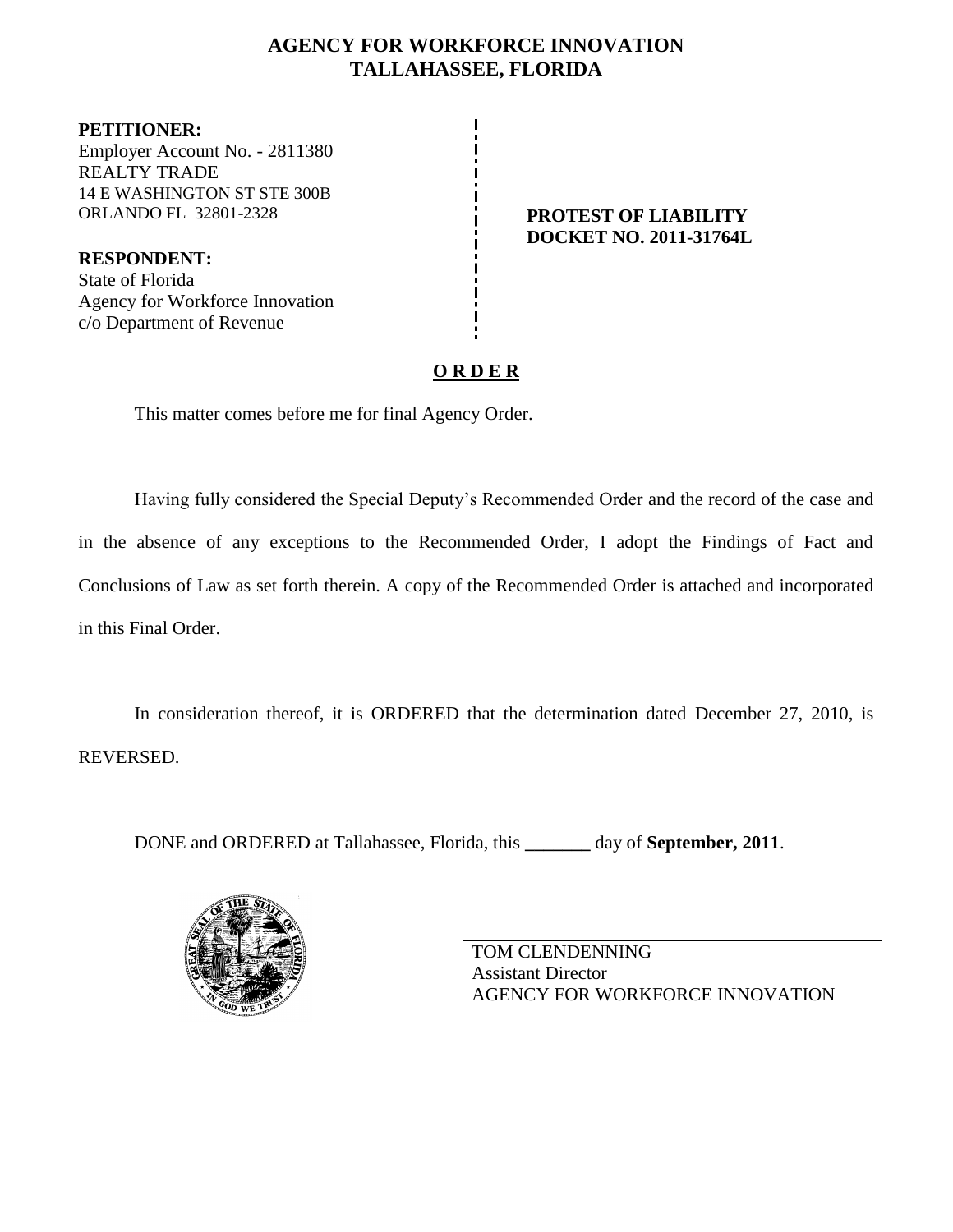## **AGENCY FOR WORKFORCE INNOVATION Unemployment Compensation Appeals**

MSC 345 CALDWELL BUILDING 107 EAST MADISON STREET TALLAHASSEE FL 32399-4143

#### **PETITIONER:**

Employer Account No. - 2811380 REALTY TRADE VIRTUAL GROUP INC 14 E WASHINGTON ST STE 300B ORLANDO FL 32801-2328

#### **PROTEST OF LIABILITY DOCKET NO. 2011-31764L**

**RESPONDENT:** State of Florida Agency for Workforce Innovation c/o Department of Revenue

## **RECOMMENDED ORDER OF SPECIAL DEPUTY**

TO: Assistant Director Agency for Workforce Innovation

This matter comes before the undersigned Special Deputy pursuant to the Petitioner's protest of the Respondent's determination dated December 27, 2010.

After due notice to the parties, a telephone hearing was held on May 19, 2011. An attorney appeared on behalf of the Petitioner and called a shareholder of the Petitioner, a sales consultant of the Petitioner, and a sales contractor of the Petitioner as witnesses. A tax specialist represented the Respondent and called a tax auditor III as a witness.

The record of the case, including the recording of the hearing and any exhibits submitted in evidence, is herewith transmitted. Proposed Findings of Fact and Conclusions of Law were received from the Petitioner on May 23, 2011.

#### **Issue:**

Whether services performed for the petitioner constitute insured employment, and if so, the effective date of the petitioners liability, pursuant to Sections 443.036(19), (21); 443.1216, Florida Statutes.

#### **Findings of Fact:**

- 1. The Petitioner is a subchapter S corporation, incorporated in September 2006, for the purpose of running a marketing and advertising firm.
- 2. An audit was performed by a tax auditor III at the office of the Petitioner's accountant on October 6, 2010. The Petitioner's accountant was present for the audit.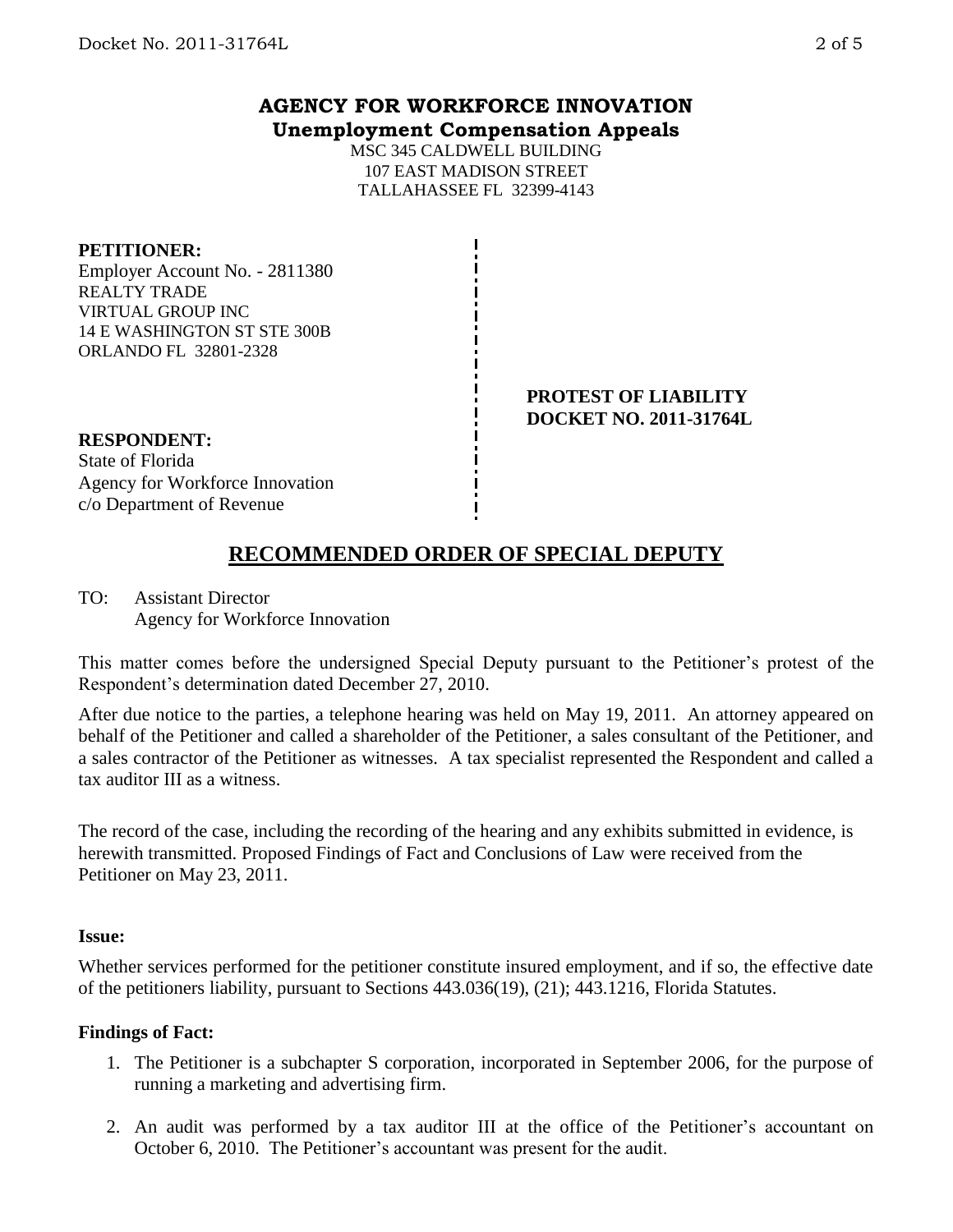- 3. The tax auditor III found a large number of workers performing services as sales representatives for the Petitioner. The Petitioner listed the sales representatives as independent contractors.
- 4. The tax auditor III determined that those workers performing services as sales representatives were employees of the Petitioner. The determination excluded those workers with their own corporations or businesses.
- 5. The Petitioner sought workers through referrals and advertisements.
- 6. The sales representatives were expected to prospect for new clients, to look for individuals renting or selling vacation properties. The sales representative was expected to contact prospective clients, offer the Petitioner's services, and sign up the client for services.
- 7. Sales representatives were required to sign a written agreement at the time of hire. The agreement specifies that the relationship between the parties is an independent contractor relationship.
- 8. Sales representatives were allowed choose to work from the Petitioner's place of business or from the worker's home. Sales representatives electing to work from the Petitioner's office were limited to the Petitioner's hours of operation. The workers were allowed to determine their own hours and to come and go at will.
- 9. The Petitioner did not provide training to the workers. The Petitioner made scripts available. The workers were not required to follow the scripts.
- 10. The Petitioner did not supervise or direct the sales representatives.
- 11. The sales representatives could purchase leads from the Petitioner or from an approved vendor. The Petitioner would withhold \$150 from each commission resulting from a sale based upon a lead provided by the Petitioner.
- 12. The sales representatives were paid a commission based upon sales. The percentage is established by the Petitioner based upon the worker's length of service and performance. The Petitioner held the sales representative's pay until payment was received from the client.
- 13. The Petitioner made computers and phones available for those representatives that chose to work in the Petitioner's office.

#### **Conclusions of Law:**

- 14. The issue in this case, whether services performed for the Petitioner constitute employment subject to the Florida Unemployment Compensation Law, is governed by Chapter 443, Florida Statutes. Section 443.1216(1)(a)2., Florida Statutes, provides that employment subject to the chapter includes service performed by individuals under the usual common law rules applicable in determining an employer-employee relationship.
- 15. The Supreme Court of the United States held that the term "usual common law rules" is to be used in a generic sense to mean the "standards developed by the courts through the years of adjudication." United States v. W.M. Webb, Inc., 397 U.S. 179 (1970).
- 16. The Supreme Court of Florida adopted and approved the tests in 1 Restatement of Law, Agency 2d Section 220 (1958), for use to determine if an employment relationship exists. See Cantor v. Cochran, 184 So.2d 173 (Fla. 1966); Miami Herald Publishing Co. v. Kendall, 88 So.2d 276 (Fla.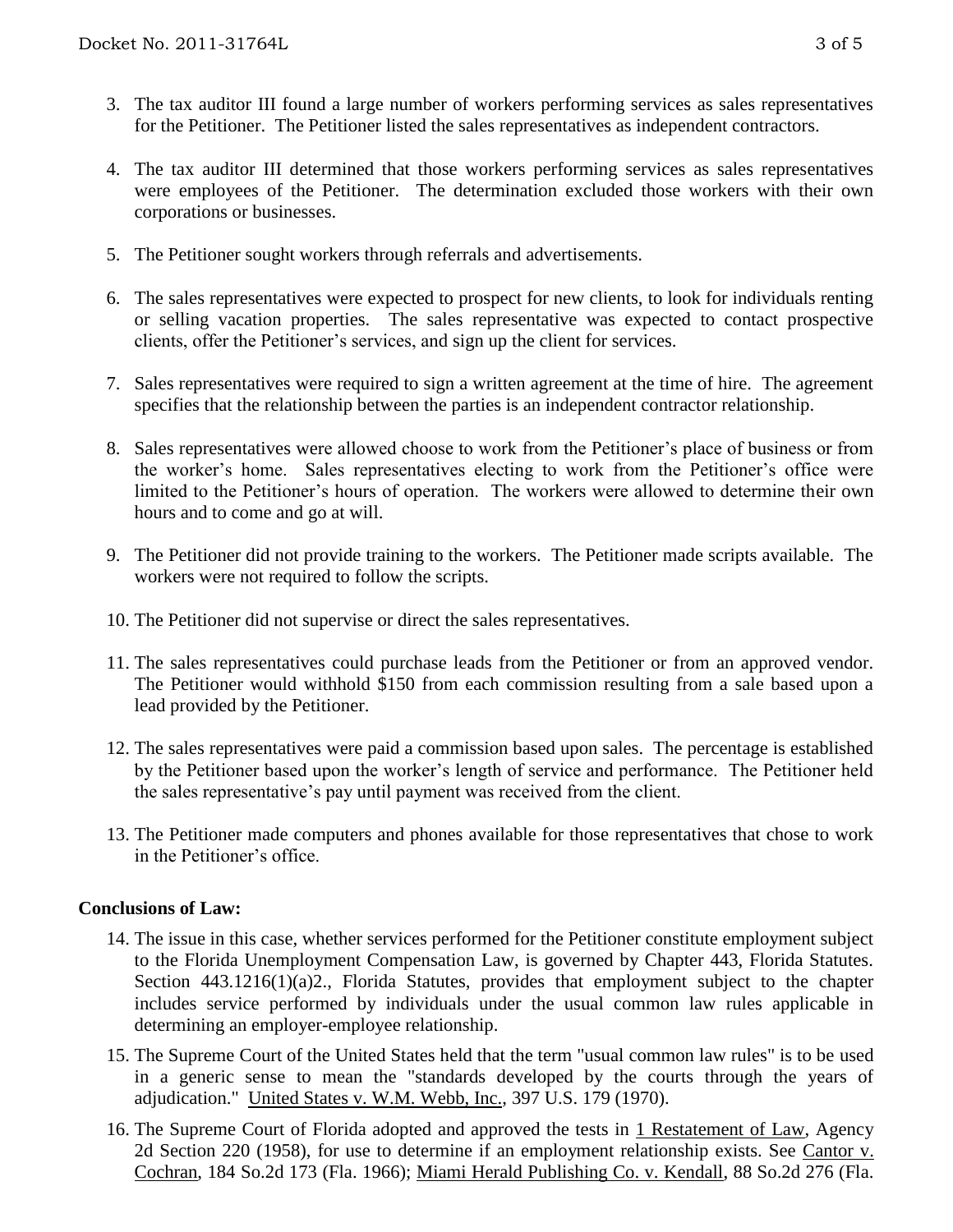1956); Magarian v. Southern Fruit Distributors, 1 So.2d 858 (Fla. 1941); see also Kane Furniture Corp. v. R. Miranda, 506 So.2d 1061 (Fla. 2d DCA 1987).

- 17. Restatement of Law is a publication, prepared under the auspices of the American Law Institute, which explains the meaning of the law with regard to various court rulings. The Restatement sets forth a nonexclusive list of factors that are to be considered when judging whether a relationship is an employment relationship or an independent contractor relationship.
- 18. 1 Restatement of Law, Agency 2d Section 220 (1958) provides:
	- (1) A servant is a person employed to perform services for another and who, in the performance of the services, is subject to the other's control or right of control.
	- (2) The following matters of fact, among others, are to be considered:
		- (a) the extent of control which, by the agreement, the business may exercise over the details of the work;
		- (b) whether or not the one employed is engaged in a distinct occupation or business;
		- (c) the kind of occupation, with reference to whether, in the locality, the work is usually done under the direction of the employer or by a specialist without supervision;
		- (d) the skill required in the particular occupation;
		- (e) whether the employer or the worker supplies the instrumentalities, tools, and the place of work for the person doing the work;
		- (f) the length of time for which the person is employed;
		- (g) the method of payment, whether by the time or by the job;
		- (h) whether or not the work is a part of the regular business of the employer;
		- (i) whether or not the parties believe they are creating the relation of master and servant;
		- (j) whether the principal is or is not in business.
- 19. Comments in the Restatement explain that the word "servant" does not exclusively connote manual labor, and the word "employee" has largely replaced "servant" in statutes dealing with various aspects of the working relationship between two parties. In Department of Health and Rehabilitative Services v. Department of Labor & Employment Security, 472 So.2d 1284 (Fla. 1<sup>st</sup>) DCA 1985) the court confirmed that the factors listed in the Restatement are the proper factors to be considered in determining whether an employer-employee relationship exists. However, in citing La Grande v. B&L Services, Inc., 432 So.2d 1364, 1366 (Fla.  $1<sup>st</sup>$  DCA 1983), the court acknowledged that the question of whether a person is properly classified an employee or an independent contractor often cannot be answered by reference to "hard and fast" rules, but rather must be addressed on a case-by-case basis.
- 20. The evidence presented at this hearing reveals that the Petitioner did not exercise control over where, when, or how the work was performed. The workers were allowed to determine the location of the work, set their own schedules, and work without any direct supervision or instruction from the Petitioner.
- 21. The Petitioner provides a place in which the worker can elect to work. The workplace provided by the Petitioner includes the telephone and computer needed to perform the work. The workers are responsible for any equipment used outside of the workplace. The workers were required to purchase their leads, either from the Petitioner or from an approved vendor.
- 22. The Petitioner paid the workers by commission. Commission is payment by the job and not by time. Payment by the job is indicative of an independent contractor relationship.
- 23. The parties signed a written agreement that indicated that the relationship was an independent contractor relationship. While not dispositive in and of itself, this certainly indicates that the parties considered that an independent contractor relationship was being created.